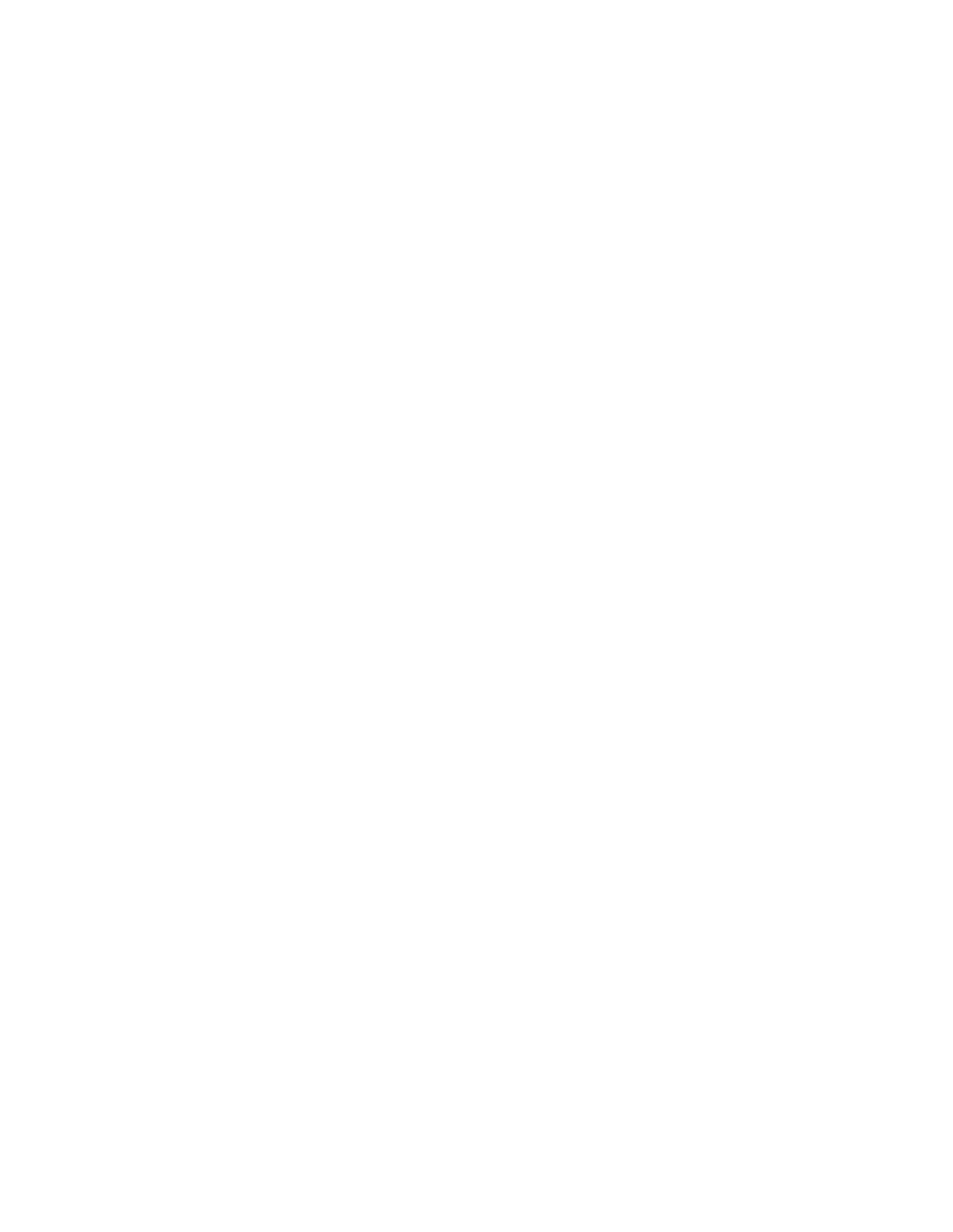

Luther North College Prep has long been committed to providing quality Christian education to a broad range of students from diverse economic backgrounds. We draw students from all over the city and suburbs alike. In 2014-2015, 74% of the student body was awarded some form of tuition assistance with the average award being \$4600.00. The minimum scholarship & financial aid awards will not exceed a total of \$5700.00 off of the published tuition.

# **GENERAL INFORMATION:**

All current and accepted incoming students that wish to apply for scholarships & financial aid MUST adhere to the deadlines in this packet. If you received a scholarship or financial aid in previous years, you still must apply to receive funds in 2015-2016.

#### **Process for applying:**

- 1. There are several opportunities for students to apply for merit based scholarships deadline for all of these scholarships are March 15, 2015 and will be awarded at the honors banquet at the end of the school year. Information is included in this packet for requirements for application.
- 2. In order to be considered for financial aid, the registration form and request for financial aid & scholarships form must be completed and returned to the school along with the \$300 non-refundable registration fee NO LATER THAN April 30, 2015.
- 3. Applications for Cross Star Education Funds are all processed through Smart Tuition Aid. You must submit the application in Smart Tuition Aid – LNCP will receive a report with a recommended amount of financial aid once your application is processed. all
- **4. All scholarship and financial aid award notification begins May 15, 2014.**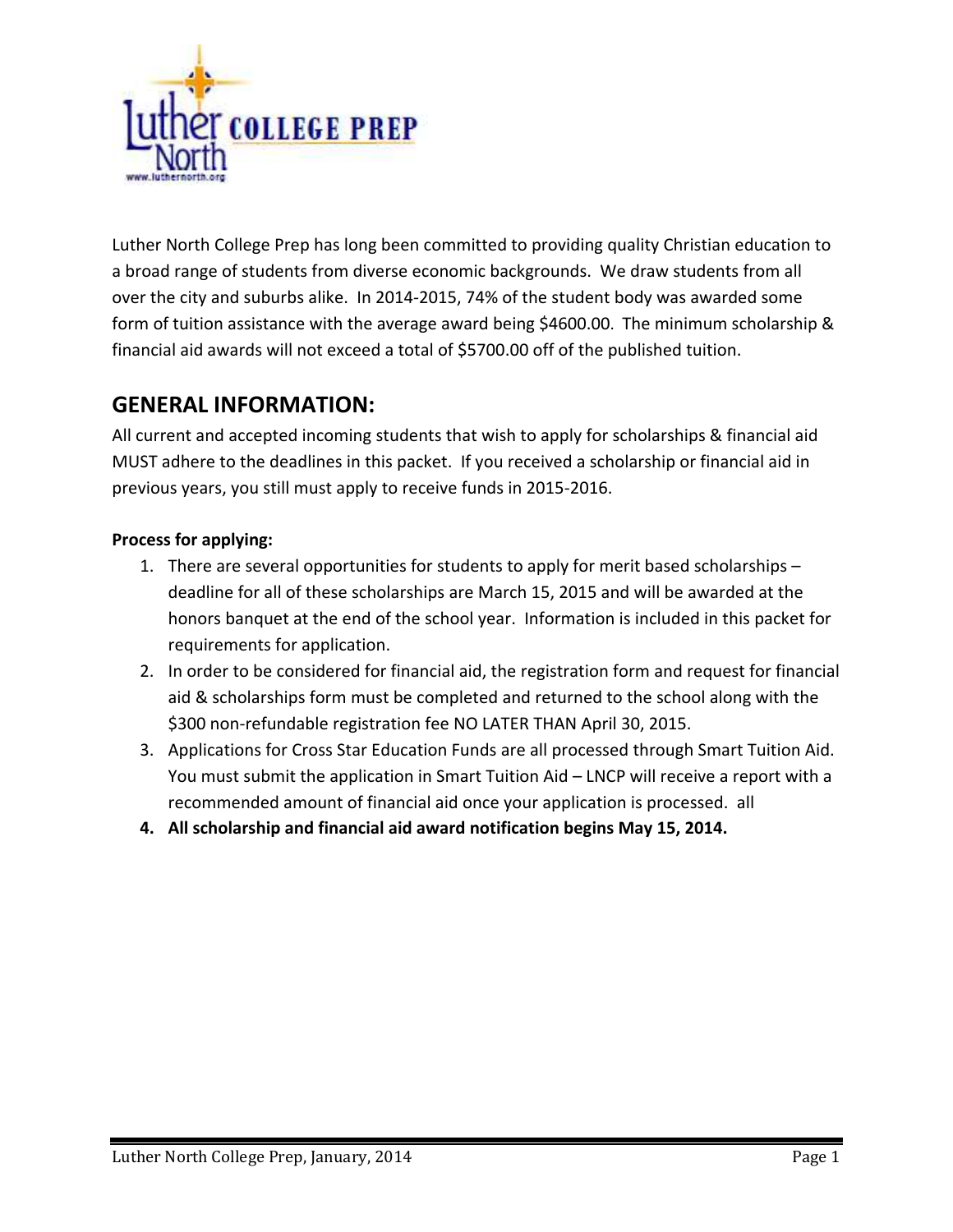#### **TUITION & FEES:**

|                               | Cost       | <b>Comments</b>                                                                                             | <b>Deadlines</b>                   |
|-------------------------------|------------|-------------------------------------------------------------------------------------------------------------|------------------------------------|
| <b>Tuition</b>                | \$8,700.00 | Includes all educational costs                                                                              | See payment options<br>below       |
| <b>Registration Fee</b>       | \$300.00   | Must be paid for financial aid,<br>scholarships and course<br>selection                                     | Due 4/1/2015                       |
| <b>Technology Fee</b>         | \$150.00   | Includes usage of school<br>technology, internet access and<br>\$10 pre-loaded student printing             | Due at orientation                 |
| Chromebook<br><b>Purchase</b> | \$250.00*  | 1:1 initiative required for<br>freshmen and sophomores                                                      | See payment options plans<br>below |
| <b>Activity Fee</b>           | \$300.00   | Includes yearbook, lock,<br>planner, lanyard, ID, one set of<br>PE issue and extra-curricular<br>activities | Due at orientation                 |
| <b>ST Fee</b>                 | \$45.00    | Fee for using Smart Tuition                                                                                 | Due first tuition bill             |

### **PAYMENT PLAN OPTIONS:**

PLAN #1 – FULL-YEAR PAYMENT PLAN – 2 payments due:

- June 1, 2015
- August 1, 2015

PLAN #2 – SEMESTER PAYMENT PLAN – 4 payments due:

- June 1, 2015
- August 1, 2015
- October 1, 2015
- December 1, 2015

PLAN #3 – 10 MONTH PAYMENT PLAN – carrying charge of \$100.00 Payment in ten monthly installments beginning on June 1, 2015

PLAN #4 – 12 MONTH PAYMENT PLAN – carrying charge of \$120.00 Payment in twelve monthly installments beginning on June 1, 2015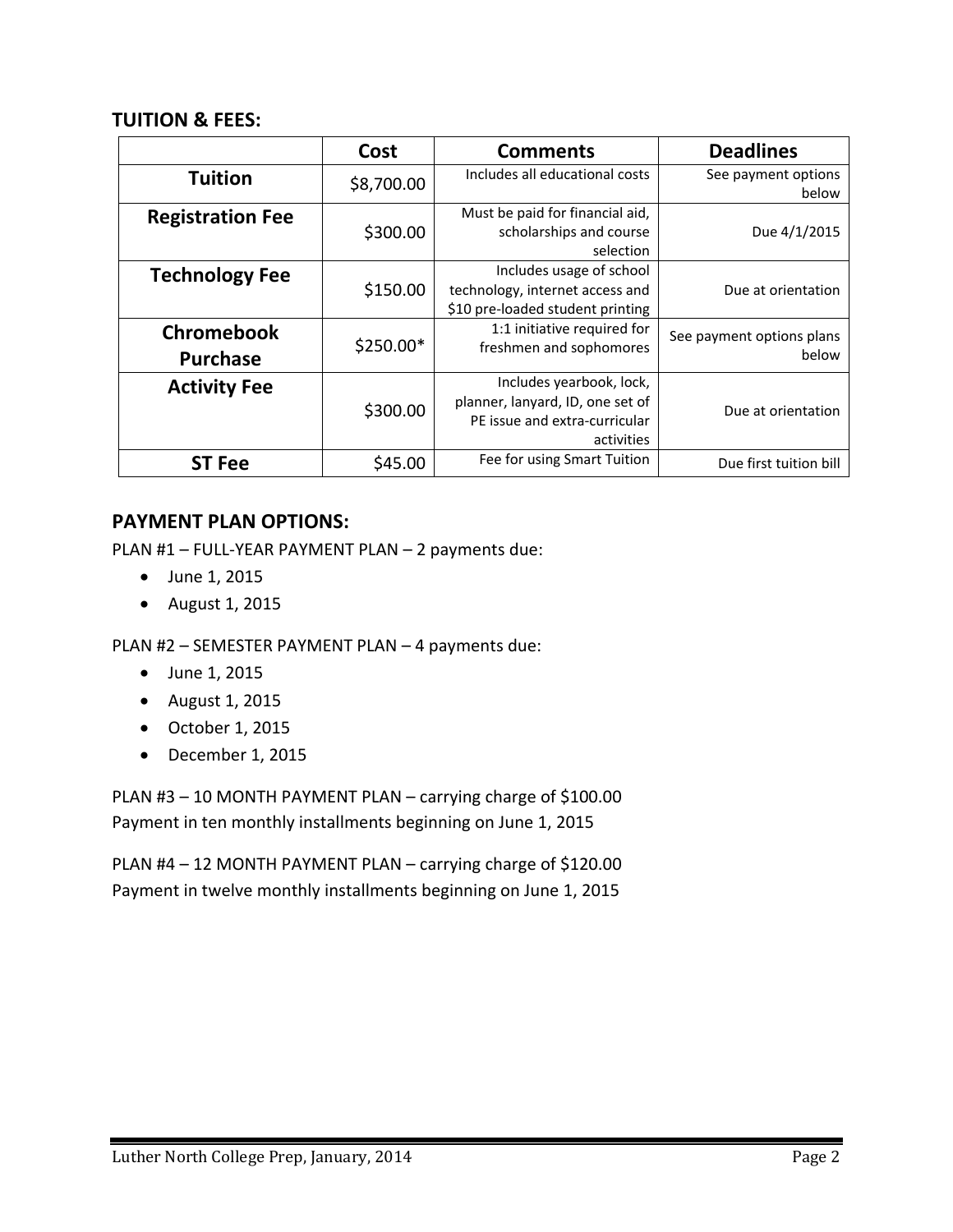# **\*CHROMEBOOK - 1:1 Initiative:**

Giving our students and teachers the tools they need to succeed in a digital world is an important endeavor for our school. Beginning with the 2015-2016 school year, all freshmen and sophomores will be issued a Chromebook at the beginning of the year, to be used throughout their years at LNCP and beyond. It is mandatory for all students in the classes of 2018 & 2019 to participate in the program. We encourage the class of 2017 to opt in and purchase a Chromebook for their final 2 years of school at LNCP. The class of 2016 students are able to purchase and use the Chromebooks in their final year if they so desire.

To be college and career-ready, our students will need to be adept at using technology for critical thinking, problem-solving, collaboration, multi-media research and sharing and as an essential tool for interaction in a global environment. The school has been piloting the 1:1 initiative in classrooms for the past year. The decision to select Chromebooks was based on several factors, including cost, speed, management of the technology, number of applications (apps) and cloud back-up so student material is always available on any device. Chromebooks are also tightly integrated with Google Apps, which are used heavily in the classroom.

Families will share the cost of the required purchase of the device, which will become the property and responsibility of the student. Upon graduation, the family will own their student's device. During their time at LNCP, families will pay a total of \$250.00 towards the cost of the device. The Chromebooks will be purchased through the school and set up with the necessary applications and access to online books needed for their classes. The school will also serve as tech support for the student's devices throughout their time at LNCP.

Families may choose to pay for the Chromebook in a 1 year payment of \$250.00 or a 2 year payment plan of \$130.00 per year. If the student leaves prior to full payment of the Chromebook, it will be the property of LNCP.

# **FAMILY FINANCIAL ASSISTANCE PROGRAM:**

There are four types of tuition assistance:

- 1. **Scholarship Awards**
- 2. **Entitlement Grants**
- 3. **Need-based Awards**
- 4. **Incentive Grants**

Each student must be enrolled, registered, and in attendance before any financial assistance will be applied to tuition bills.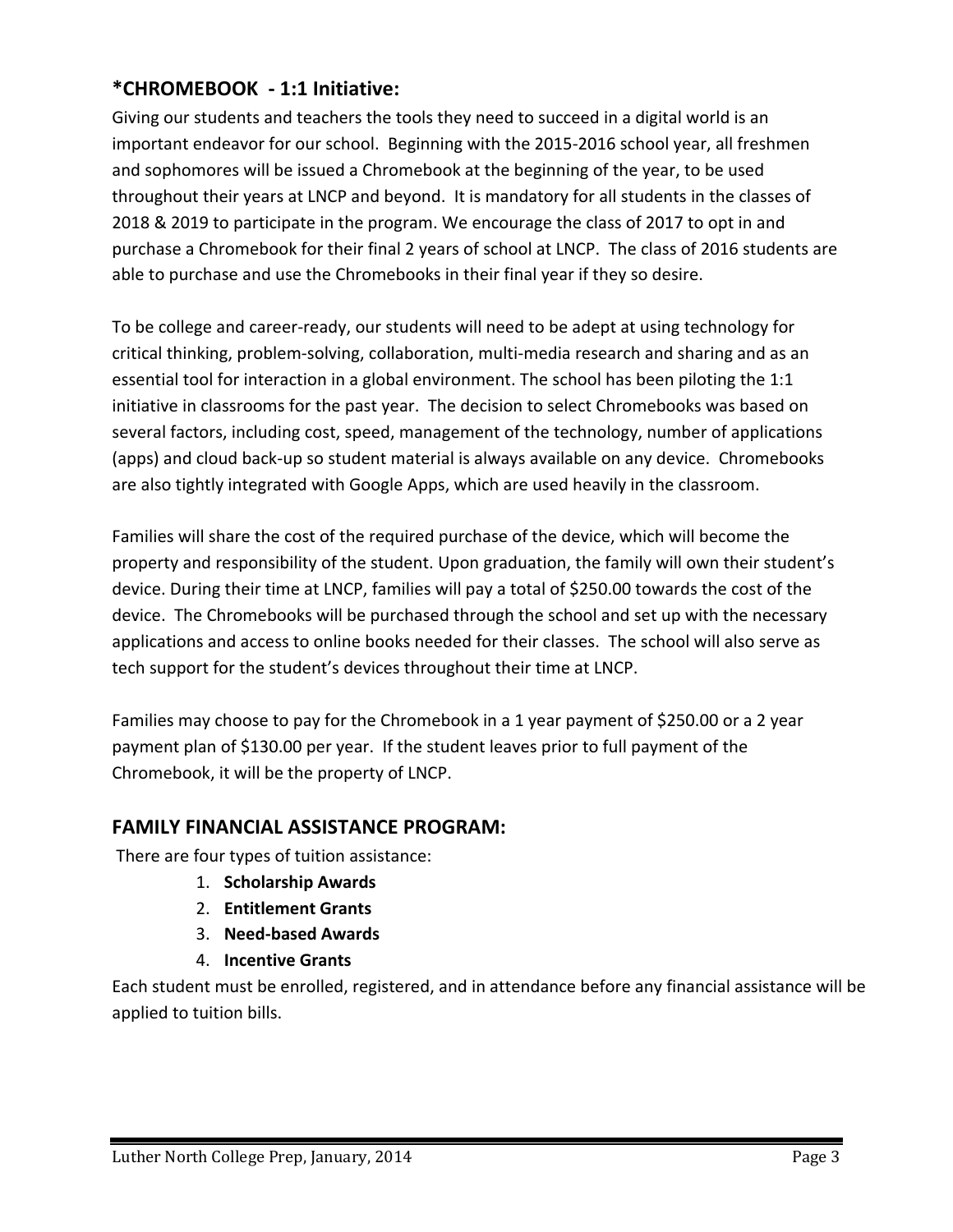| <b>PROGRAM</b>                                                                                                                                                                                                                                                                                                                               | <b>CRITERIA</b>                                                                                                                                                                                                                                                                                                                                                                                                                                                                                                                           | <b>AMOUNT</b>             | <b>HS YEAR</b>                                                  |
|----------------------------------------------------------------------------------------------------------------------------------------------------------------------------------------------------------------------------------------------------------------------------------------------------------------------------------------------|-------------------------------------------------------------------------------------------------------------------------------------------------------------------------------------------------------------------------------------------------------------------------------------------------------------------------------------------------------------------------------------------------------------------------------------------------------------------------------------------------------------------------------------------|---------------------------|-----------------------------------------------------------------|
| <b>SCHOLARSHIP AWARDS</b>                                                                                                                                                                                                                                                                                                                    |                                                                                                                                                                                                                                                                                                                                                                                                                                                                                                                                           |                           |                                                                 |
| Freshman Scholarship: each is a 4 year<br>award based on achievement.<br>1. Gast Family Scholarship<br>\$5500 per year<br>Berning Scholarship<br>2.<br>\$5000 per year<br>Ann Rundio Scholarship<br>3.<br>\$4500 per year<br>Wildcat scholarship<br>4.<br>\$4000 per year<br>Blue & Gold scholarship - 2<br>5.<br>awarded<br>\$3000 per year | Qualifying score on entrance<br>$\bullet$<br>exam<br>2 letters of recommendation<br>$\bullet$<br>Transcript including 8 <sup>th</sup> grade<br>$\bullet$<br>semester 1 grades<br>Five paragraph essay - What are<br>$\bullet$<br>your academic, personal and<br>extracurricular goals for high<br>school?<br>Students are awarded the scholarships as<br>incoming freshmen - they must maintain<br>the criteria each year or the scholarship<br>will be revoked and re-awarded to a<br>qualifying student in the same<br>graduation year. | \$3000-\$5500<br>annually | $F$ reshmen –<br>Seniors beginning<br>with the class of<br>2016 |
| The Grim Scholarship                                                                                                                                                                                                                                                                                                                         | Awarded by faculty through application<br>process                                                                                                                                                                                                                                                                                                                                                                                                                                                                                         | \$2,500                   | Sophomores -<br>Seniors                                         |
| The Allison Bauer Scholarship                                                                                                                                                                                                                                                                                                                | Awarded by faculty through application<br>process                                                                                                                                                                                                                                                                                                                                                                                                                                                                                         | \$2,000                   | Sophomores -<br>Seniors                                         |
| The Luther North Pride Scholarship                                                                                                                                                                                                                                                                                                           | Awarded by faculty through application<br>process                                                                                                                                                                                                                                                                                                                                                                                                                                                                                         | \$5,000                   | Sophomores -<br>Seniors                                         |
| The Exley Family Scholarship                                                                                                                                                                                                                                                                                                                 | Awarded by faculty through application<br>process                                                                                                                                                                                                                                                                                                                                                                                                                                                                                         | \$5,000                   | Sophomores -<br>Seniors                                         |
| The Demetrios Scholarship for the<br><b>Dramatic Arts and Academic Excellence</b>                                                                                                                                                                                                                                                            | Awarded by faculty through application<br>process                                                                                                                                                                                                                                                                                                                                                                                                                                                                                         | \$5,000                   | Sophomores -<br>Seniors                                         |
| The Roland Filippi Scholarship                                                                                                                                                                                                                                                                                                               | Awarded by faculty through application<br>process                                                                                                                                                                                                                                                                                                                                                                                                                                                                                         | \$5,000                   | Sophomores -<br>Seniors                                         |
| The Erhard Wolf Memorial Scholarship<br>for the Fine Arts                                                                                                                                                                                                                                                                                    | Awarded by faculty through application<br>process                                                                                                                                                                                                                                                                                                                                                                                                                                                                                         | \$5,000                   | Sophomores -<br>Seniors                                         |
| Fine Arts Academy Scholarship                                                                                                                                                                                                                                                                                                                | Awarded by faculty selection                                                                                                                                                                                                                                                                                                                                                                                                                                                                                                              | \$1000                    | Sophomores-<br>Seniors                                          |
| <b>Business Academy Scholarship</b>                                                                                                                                                                                                                                                                                                          | Awarded by faculty selection                                                                                                                                                                                                                                                                                                                                                                                                                                                                                                              | \$1000                    | Sophomores-<br>Seniors                                          |
| Health Science Academy Scholarship                                                                                                                                                                                                                                                                                                           | Awarded by faculty selection                                                                                                                                                                                                                                                                                                                                                                                                                                                                                                              | \$1000                    | Sophomores -<br>Seniors                                         |
| <b>ENTITLEMENT GRANTS</b>                                                                                                                                                                                                                                                                                                                    |                                                                                                                                                                                                                                                                                                                                                                                                                                                                                                                                           |                           |                                                                 |
| Lutheran School Graduate                                                                                                                                                                                                                                                                                                                     | Graduate from Lutheran school                                                                                                                                                                                                                                                                                                                                                                                                                                                                                                             | \$500                     | Freshman yr only                                                |
| Other Christian School Graduate                                                                                                                                                                                                                                                                                                              | Graduate from other Christian school                                                                                                                                                                                                                                                                                                                                                                                                                                                                                                      | \$500                     | Freshman yr only                                                |
| <b>Multiple Sibling</b>                                                                                                                                                                                                                                                                                                                      | Sibling(s) attending LNCP - discount to<br>each sibling in the family                                                                                                                                                                                                                                                                                                                                                                                                                                                                     | \$1000                    | Each qualifying<br>year                                         |
| Legacy Grant                                                                                                                                                                                                                                                                                                                                 | Child of LNCP Alumnus - \$500 discount                                                                                                                                                                                                                                                                                                                                                                                                                                                                                                    | \$500 max                 | Each qualifying<br>year                                         |
| Lutheran Staff Discount                                                                                                                                                                                                                                                                                                                      | Child of full-time Lutheran Church/School<br>Employee - maximum discount of 1 per<br>family (student)                                                                                                                                                                                                                                                                                                                                                                                                                                     | \$1500                    | Each qualifying<br>year                                         |
| <b>Clergy Discount</b>                                                                                                                                                                                                                                                                                                                       | Child of full-time Ordained Clergy -<br>maximum discount of 1 per family<br>(student)                                                                                                                                                                                                                                                                                                                                                                                                                                                     | \$1500                    | Each qualifying<br>year                                         |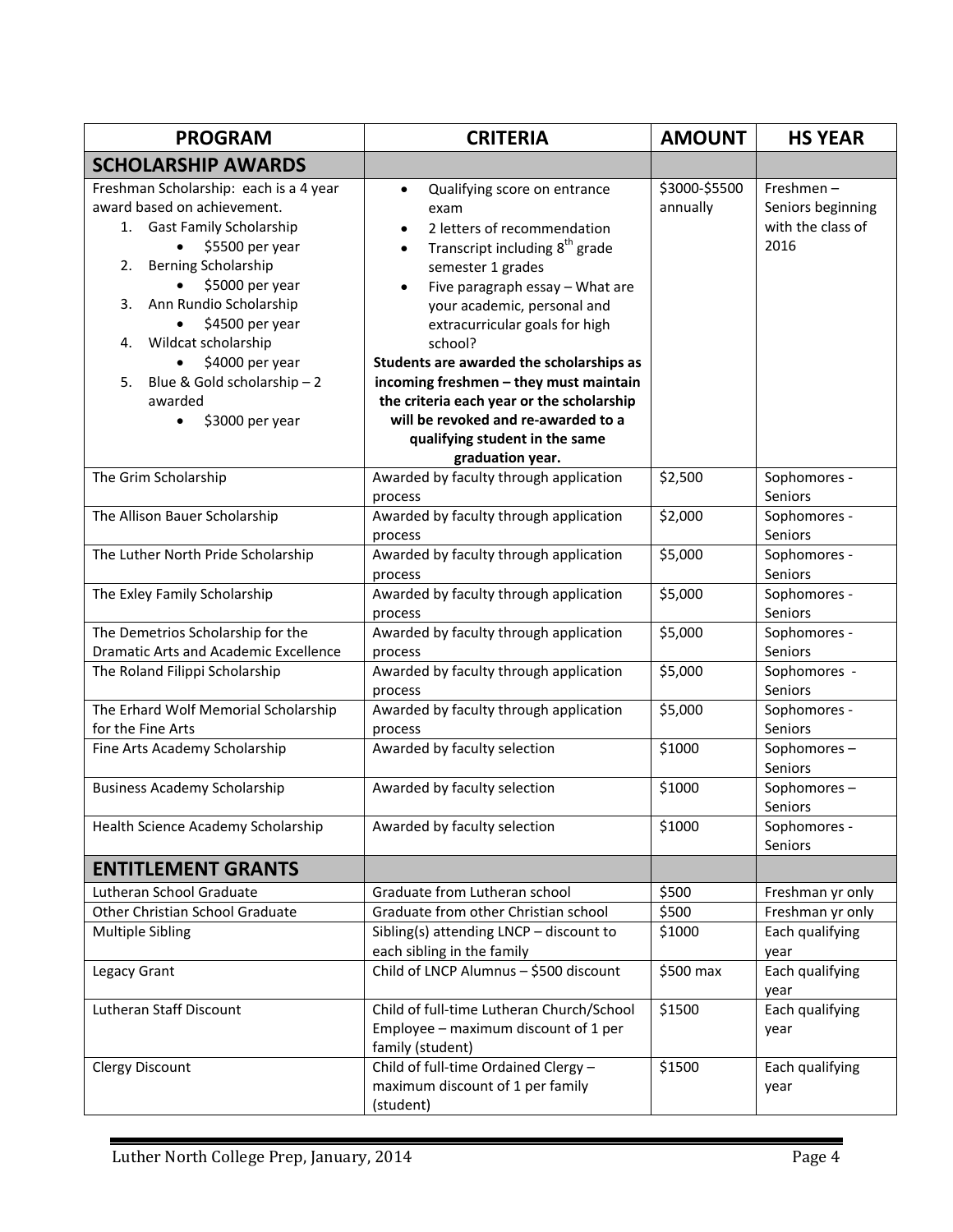| <b>PROGRAM</b>                                        | <b>CRITERIA</b>                                                                                                                                                | <b>AMOUNT</b>         | <b>HS YEAR</b>           |
|-------------------------------------------------------|----------------------------------------------------------------------------------------------------------------------------------------------------------------|-----------------------|--------------------------|
| <b>NEED-BASED AWARDS</b>                              |                                                                                                                                                                |                       |                          |
| Cross Star Grant-in-Aid                               | Demonstration of family need, must<br>submit application through Smart Tuition<br>along with letter of need to LNCP.<br>Deadline for submission is May 1, 2015 | varies                | Each qualifying<br>year  |
| <b>INCENTIVE GRANTS</b>                               |                                                                                                                                                                |                       |                          |
| Sharing the Opportunity Grant                         | LNCP family who brings in and can verify<br>as a "recruiter" for a new student at LNCP                                                                         | \$1000 per<br>student | Each verified<br>recruit |
| Pre-payment credits                                   | Family pre-pays (Tuition Plan 1 or 2)                                                                                                                          | \$100-\$200           | Each qualifying yr       |
| <b>OUTSIDE SOURCE GRANTS</b>                          |                                                                                                                                                                |                       |                          |
| Congregational                                        | Member of supportive church - families<br>will be notified if they qualify                                                                                     | Varies<br>w/church    | Each qualifying yr       |
| Chicagoland Lutheran Educational<br>Foundation (CLEF) | By application - must have graduated<br>from a Chicago Lutheran elementary<br>school.                                                                          | \$4,000               | Each qualifying yr       |
| Len-Rich Foundation Grant                             | By application                                                                                                                                                 | \$1000 per<br>year    | 4 yr award               |

# **DESCRIPTION OF AWARDS:**

### **Freshman Scholarship Program**

Luther North College Prep awards 6 incoming freshmen students with academic scholarships in amounts ranging from \$3,000-\$5,500.

Criteria to qualify:

- 1. Must qualify on the entrance exam in December top 15% on the standardized test. Families will be notified in mid-December.
- 2. After qualifying on the exam:
	- a. Submit 2 letters of recommendation
	- b. Transcript including  $1^{st}$  semester grades from  $8^{th}$  grade
	- c. Essay What are your academic, personal and extracurricular goals for high school?

Scholarship is for 4 years as long as the following criteria are met:

- 1. Participate in 2 extra-curricular activities per year
- 2. Ten service hours to the school
- 3. If the student GPA falls below 3.5 at any time, they may have scholarship revoked

#### **Application deadline: February 6, 2015**.

#### **The Grim Scholarship**

Cross country and track athletes that have excelled in athletics, academics and leadership on and off the track are qualified to apply. Students will be selected by faculty from the applicants. **Requirements:**

- 1. 2.5 cumulative GPA
- 2. Participate in cross country and/or track in the current school year
- 3. Demonstrated leadership & Christian values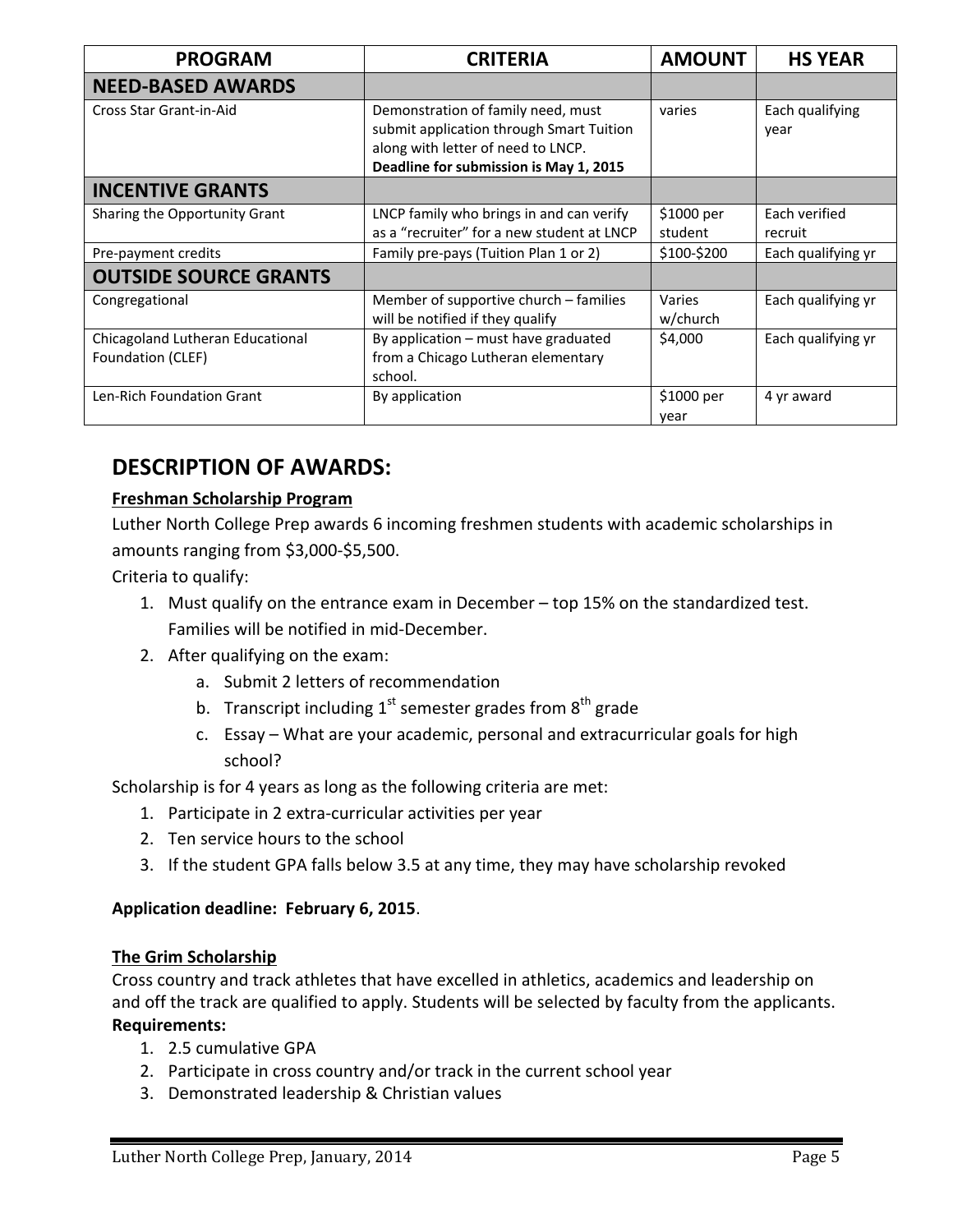#### **The Allison Bauer '03 Memorial Scholarship**

A school designated memorial scholarship fund has been established in the name of Allison Bauer '03. Allison died unexpectedly at the age of 25 in 2010. While at LHN, Allison was an average student with above average character. She was an active member of the athletics at LHN by participating in basketball, volleyball, softball and soccer. Following her graduation, Allison continued her active involvement in LHN athletics through coaching. As a high school student, Allison strove to be a good friend to all, and she always saw the good in everyone. In memory of Allison's life and spirit, this scholarship is available to provide tuition assistance to students currently enrolled.

#### **Requirements:**

- 1. Female student athlete must maintain a "C" average
- 2. Exemplifies good Christian character
- 3. Written essay, 1-2 pages on "How have I or how can I make a positive difference in the life of the students around me?"
- 4. 2 letters of recommendation from teachers, coaches or mentors speaking to your character

#### **The Luther North Pride Scholarship**

#### **Requirements:**

- 1. Student must present financial need
	- a. Academic & athletic ability will NOT be taken into consideration
	- b. Although not a requirement, consideration will be given to students who come from single-parent family or military family (a parent on active duty or active Guard or Reserve)
- 2. Student must commit to a minimum of two events totaling at least 10 service hours per semester
	- a. Promoting LNCP at Alumni Based events
	- b. Promoting LNCP with perspective students
	- c. Other activities promoting LNCP, subject to approval by the Trust
- 3. To qualify for the scholarship of \$2,500 each semester, the following written correspondence must be provided at least three weeks prior to the start of the semester:
	- a. The student must summit, to the Trust, a proposal to meet the requirement of 2 above.
	- b. The School administration must summit, to the Trust:
		- i. the name of the student and class; and on initial selection, reason for selection;
		- ii. Confirmation, with details, that the student completed (or failed to complete) the requirements of 2 above, for the prior semester

#### **The Exley Family Scholarship**

#### **Requirements:**

- 1. Minimum 3.0 cumulative GPA
- 2. Need financial assistance to attend LNCP
- 3. Submit a 1 page personal statement on the impact LNCP has had on you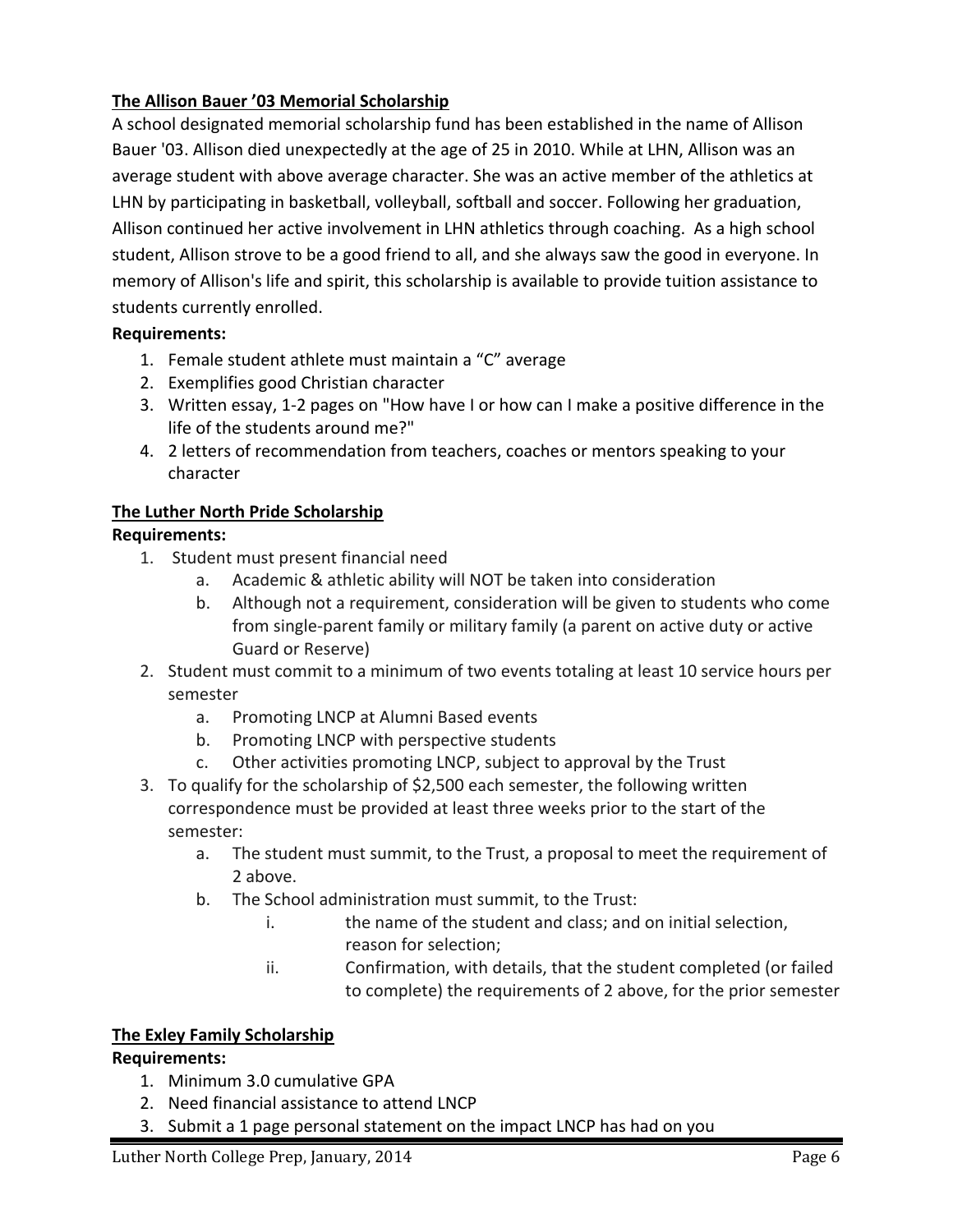### **The Demetrios Scholarship for the Dramatic Arts and Academic Excellence**

The Demetrios scholarship, named in honor of Greek Orthodox Bishop Demetrios Kantzavelos (LHN class of 1980) will be awarded annually to a student active in school theatrical/drama activities.

#### **Requirements:**

- Recipients are drama/theatre students entering grades 10, 11 or 12.
- Minimum 3.0 cumulative GPA
- Priority given to students of a faith tradition *other than* Lutheran
- Recipients will have been involved in both major productions of the previous year, and continue involvement for the year they have the scholarship.
- Scholarship recipients will be required to write a letter of acknowledgement addressed to the namesake of the award within two weeks of receiving award.
- Two letters of recommendation.
	- 1) from theatre director
	- 2) from pastor/religious leader
- Personal Statement Essay. Applicants shall endeavor to address the following questions:
	- o What has my theatrical experience taught me?
	- o How do I believe that my theatrical experience will influence my future endeavors?

#### **The Roland Filippi Scholarship**

The scholarship will be awarded to a student that demonstrates academic excellence, service to the school and community, and involvement in extra-curricular activities. Preference will be given to students with an interest in pursuing a career in law.

#### **Requirements:**

- Cumulative GPA of 3.25 or higher
- Participates in extra-curricular activities
- Contributes to enhancing the reputation of LNCP
- Volunteers at school and in his/her community
- Has an interest in pursuing a career in law

#### **Application requirements**

The applicant will create a typewritten application with the following headings and instructions:

- 1. Name
- 2. School Year Applied For (e.g., My junior year, 2015/2016)
- 3. Current GPA
- 4. Extra-Curricular Activities
- 5. Volunteer/Service Activities at LNCP and In My Community
- 6. How Have You Enhanced The Reputation of LNCP?
- 7. Brief Essay: How does the rule of law contribute to the advancement/development of free societies, and please describe your interest in possibly pursuing a career in law someday.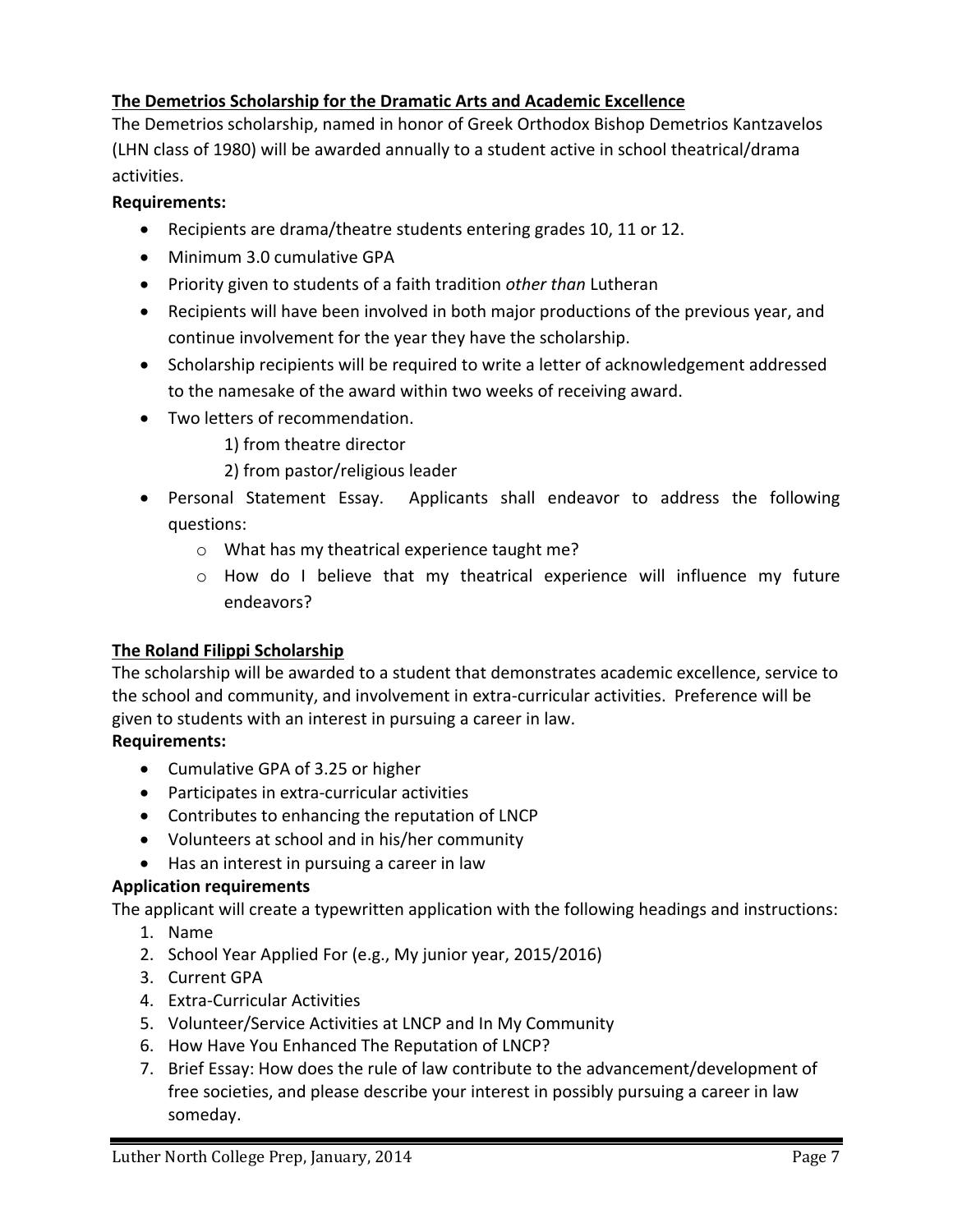### **The Erhard Wolf Memorial Scholarship for the Fine Arts**

The Erhard Wolf Memorial Scholarship for the Fine Arts is funded by Mr. Wolf's family through a gift to Chicagoland Lutheran Educational Foundation. Mr. Wolf had a passion for music and was an operatic baritone who sang recitals and light opera. The\$5,000 scholarship is available to an exceptional student in the arts who demonstrates financial need.

#### **Requirements:**

- Recipients are fine arts students entering grades 10, 11 or 12.
- Minimum 3.0 cumulative GPA
- Scholarship recipients will be required to write a letter of acknowledgement within two weeks of receiving award.

#### **Application requirements:**

- Two letters of recommendation:
	- o from fine arts instructor
	- o from pastor/religious leader
- Personal Statement Essay. Applicants shall endeavor to address the following questions:
	- o What has my fine arts experience taught me?
	- o How do I believe that my fine arts experience will influence my future endeavors?

#### **Fine Arts Academy Scholarships**

One scholarship will be awarded from 1 of the following disciplines:

• Instrumental, Theater, Visual or Vocal Arts

Scholarship is \$1000 per year and awarded each spring for the following school year. Students are chosen by the faculty of the Fine Arts Department.

#### **Business Academy Scholarship**

One scholarship of \$1000 per year is awarded each spring for the following school year. Students are chosen by the faculty of the Business Academy.

#### **Health Science Academy Scholarship**

One scholarship of \$1000 per year is awarded each spring for the following school year. Students are chosen by the faculty of the Health Science Academy.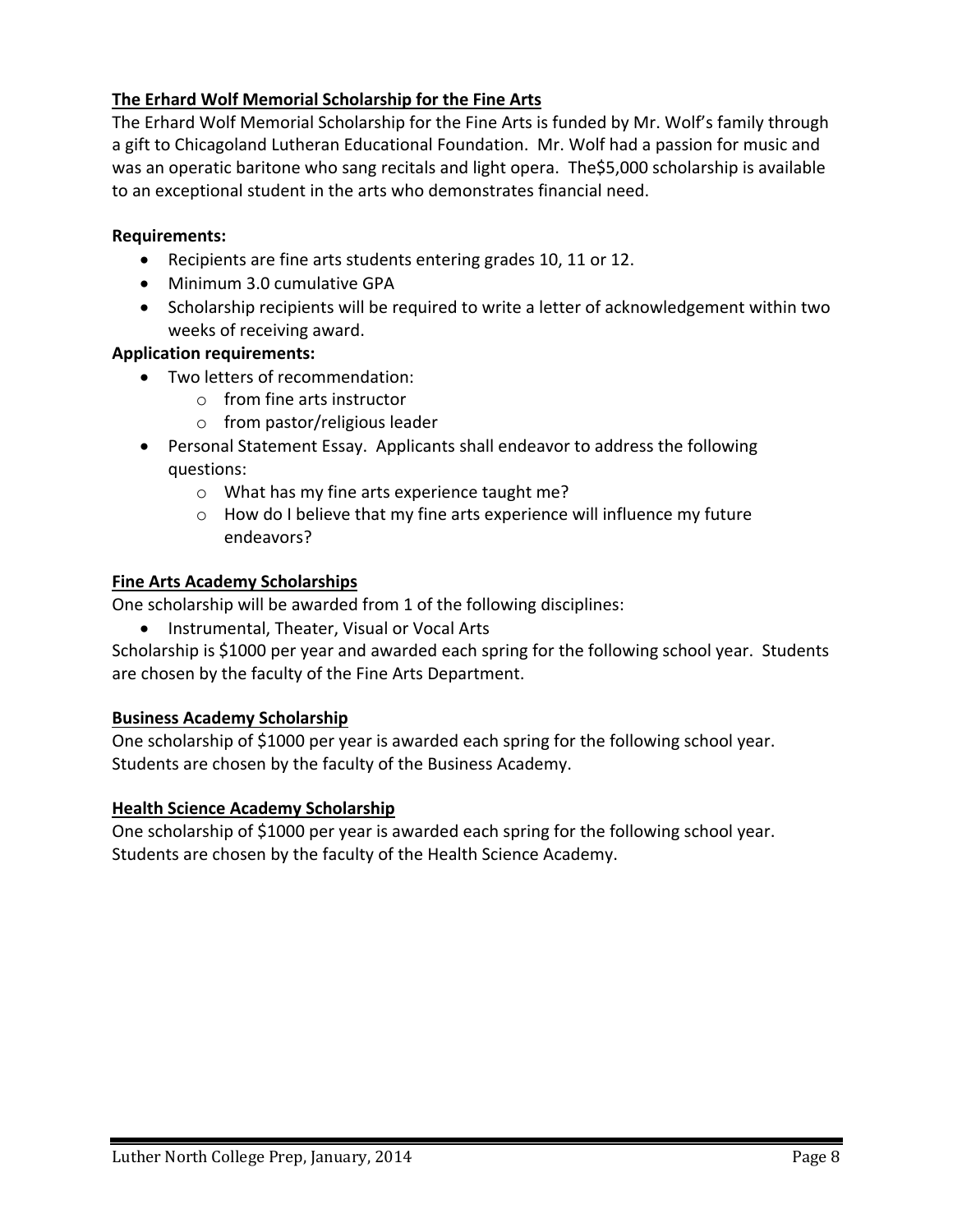#### **Cross Star Grant-in-Aid Program**

Luther North College Prep's Cross Star Grant-in-Aid program is designed to ensure that talented students will not be denied a LNCP education due to financial circumstances. Grant-in-Aid is funded through generous donations of alumni and supporters.

To apply for a Cross Star Grant-in-Aid:

- 1. Submit LNCP application for scholarship/financial aid form to the admissions office.
- 2. Complete an application on the Smart Tuition website beginning January 2015.
- 3. Submit a letter to the admissions office with any other information they deem relevant to the decision making process.
- 4. All applications must be completed no later than **May 1, 2015**; a request that is filed late will not be included in the initial aid allotment. As a result, funds may not be available even though the family qualifies for assistance. Because LNCP's financial aid funds are limited, it is possible for a student to be accepted to the school but not receive funding even though all deadlines have been met.

Requirements:

- 1. Students must maintain passing grades; failures or multiple "D" grades will eliminate them from program participation.
- 2. Any student placed on disciplinary probation may also be eliminated from program participation.
- 3. Families of students receiving financial aid will be required to serve a minimum of 20 approved volunteer hours to the school per school year. Failure to complete hours will eliminate the award.
- 4. Tuition and fees from the previous year must be paid in full.
- 5. Tuition and fees payment contracts must be received on time in order to be eligible.
- 6. Tuition payments received late may result in loss of all financial aid.

### **The Len-Rich Athletic Foundation Scholarship**

Two scholarships will be awarded to incoming freshmen in the amount of \$4,000.00 to be paid in four (4) equal yearly installments of \$1,000.00 annually. This is a four year award as long as the requirements are met. **Application form and criteria is included in this packet, deadline to apply is March 15, 2015.** 

### **Requirements:**

- 1. Student must be approved for financial aid and recommended to the Len-Rich Foundation by LNCP
- 2. Must maintain a minimum 2.0 cumulative GPA
- 3. Must participate in at least two extra-curricular activities each academic year
- 4. Must maintain a good disciplinary record, including good attendance
- 5. Agree to allow Len-Rich Foundation to use his or her photograph and yearly summary comments in promoting foundation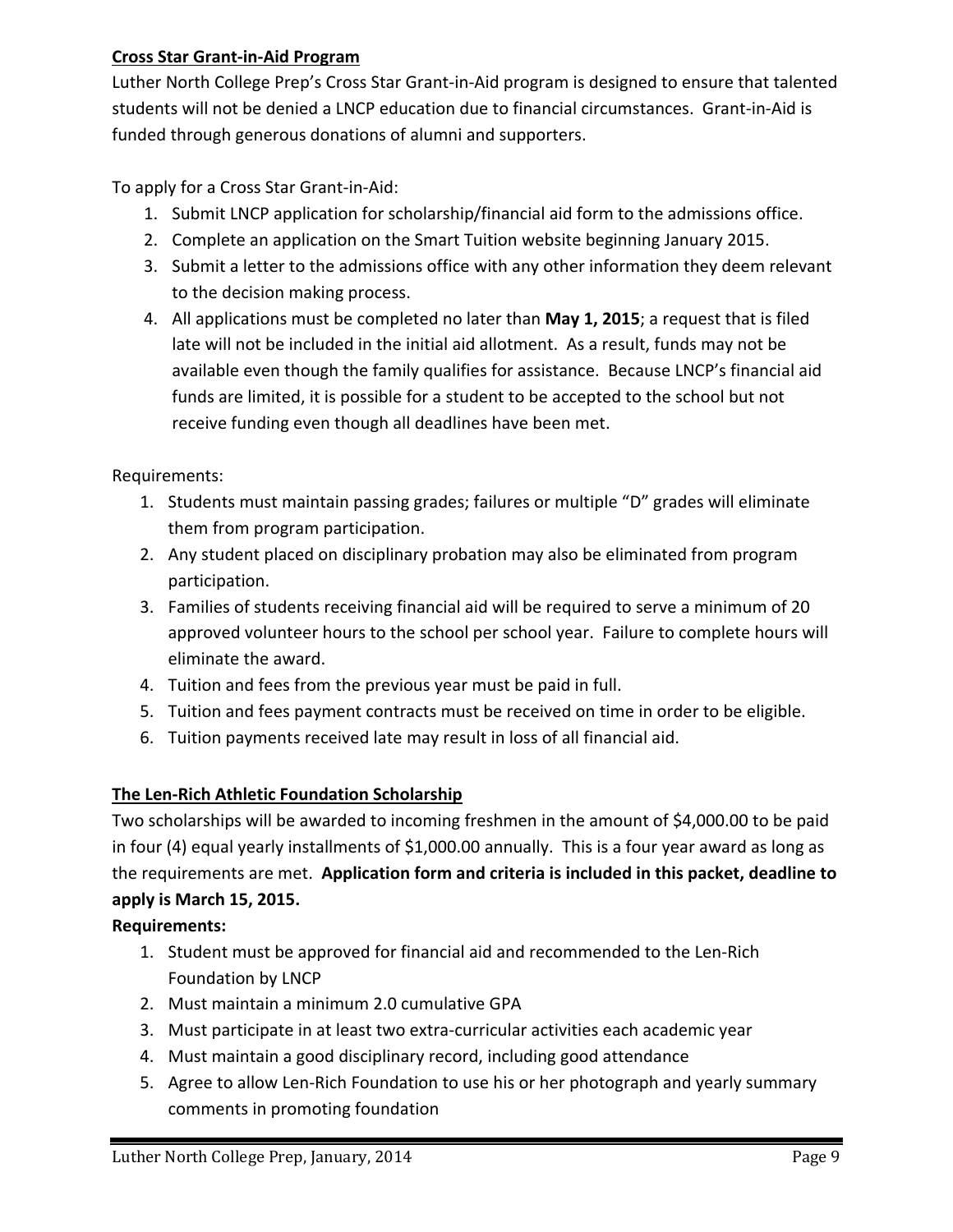### **Chicagoland Lutheran Educational Foundation (CLEF) Scholarship**

Two scholarships will be awarded to incoming freshman in the amount of \$4,000 annually. Scholarships are intended to help students with financial need continue their education in a Lutheran setting. Applicants must have graduated from a Chicago Lutheran elementary (CLEF) school, and have attended a CLEF grade school for a minimum of two years. **Application form and criteria is included in this packet, deadline to apply is March 15, 2015.** 

#### **Criteria to qualify:**

- 1. 2 letters of recommendation (teacher, principal, pastor)
- 2.  $8<sup>th</sup>$  grade first semester report card

3. Essay – What are your academic, personal, and extracurricular goals for high school? (1-2 pages typed)

- 4. CLEF Scholarship application
- 5. Completed Smart Tuition Financial Aid Analysis

#### **Scholarship is renewable for 4 years as long as the following criteria are met:**

- 1. Students that fall below a 3.0 GPA may result in award not being renewed
- 2. Participate in 2 extra-curricular activities per year
- 3. Ten service hours to the school
- 4. Thank you letter with progress update written to CLEF at least twice annually
- 5. Complete CLEF paperwork to renew scholarship
- 6. Attend annual CLEF scholar reception